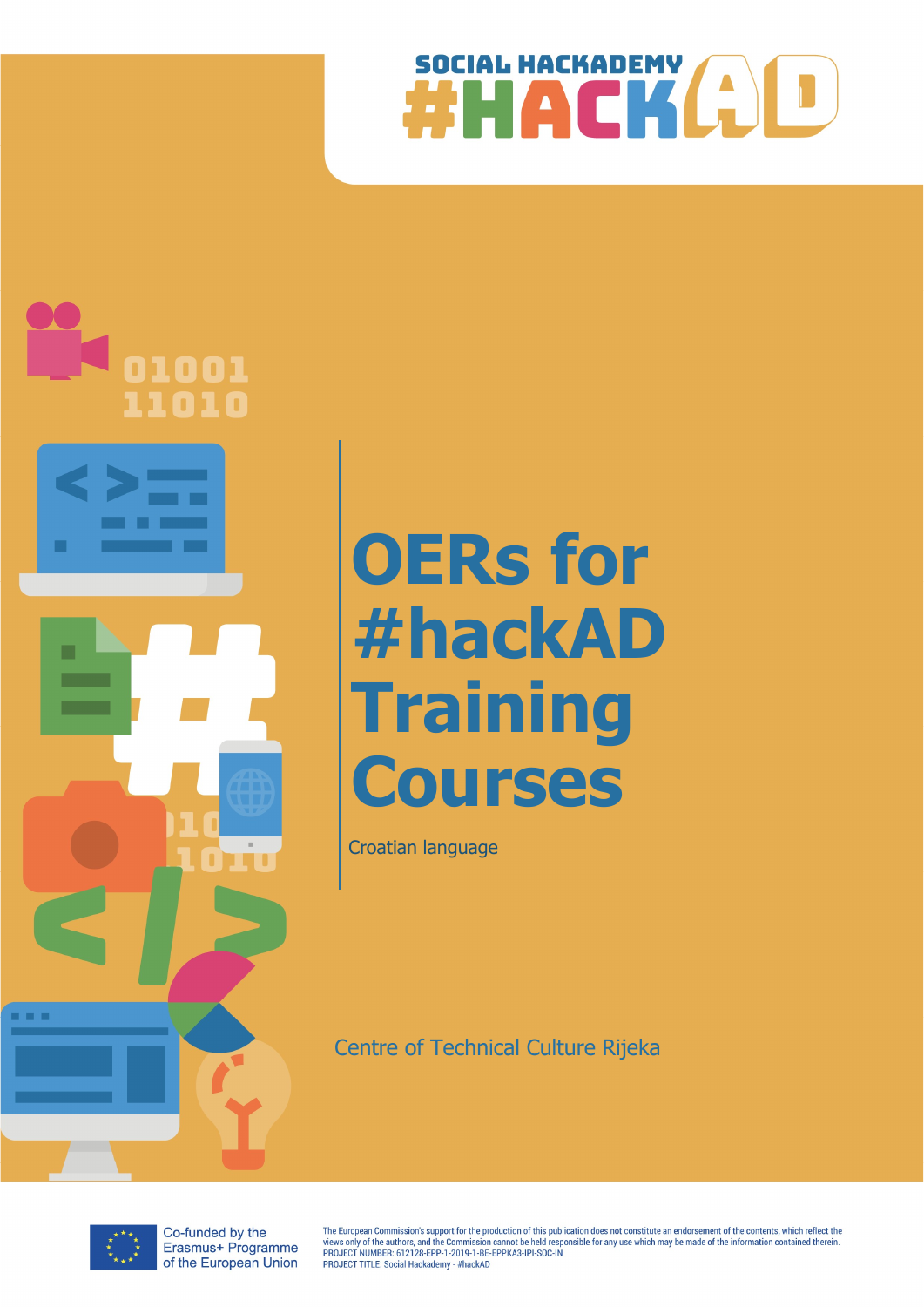



#### **Contents**

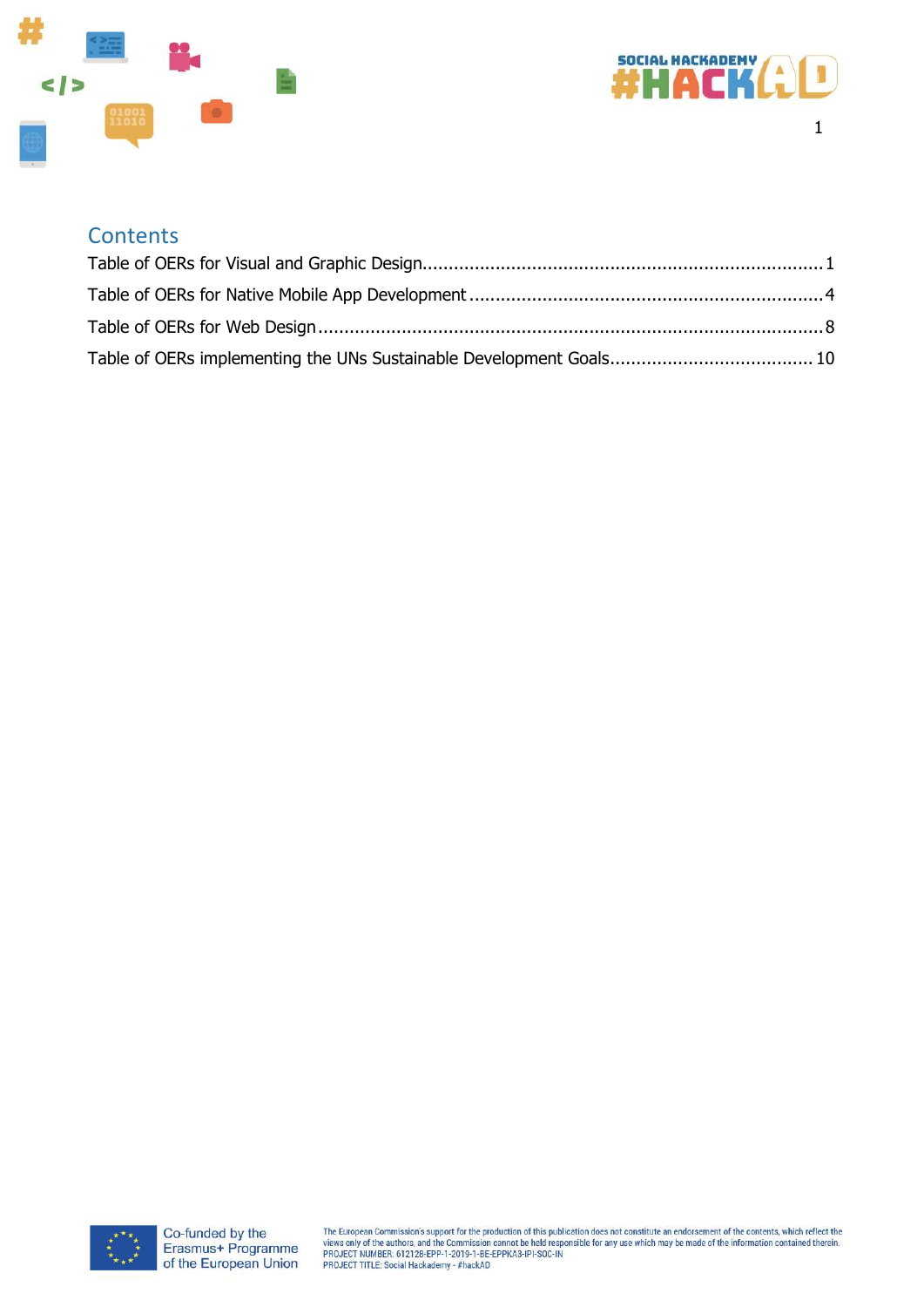



### Table of OERs for Visual and Graphic Design

| <b>Title</b>                                                           | <b>Author</b>                                           | <b>Type</b>             | <b>License</b>   | <b>Learning</b><br><b>Outcome(s)</b>         | <b>Notes</b>                             | <b>Link</b>                                                    |
|------------------------------------------------------------------------|---------------------------------------------------------|-------------------------|------------------|----------------------------------------------|------------------------------------------|----------------------------------------------------------------|
| <b>Title</b>                                                           | Author                                                  | <b>Type</b>             | License          | Learning<br>Outcome(s)                       | <b>Notes</b>                             | Link                                                           |
| Grafički dizajn                                                        | <b>Sanjin</b><br>Smajlović,<br><b>CTC Rijeka</b>        | Presentatio<br>n        | <b>CC BY 4.0</b> | 1.1, 1.2, 1.3,<br>1.4, 1.5, 5.1,<br>7.1, 8.1 | Parts to study:<br>Whole<br>presentation | CTC Rijeka's own material - can be<br>uploaded to the platform |
| <b>Mala škola</b><br>Photoshopa 2016 - "1.<br><b>Uvod u Photoshop"</b> | $DUMP -$<br>Udruga<br>mladih<br>programera<br>iz Splita | Video<br>lecture        | Free             | 2.1, 2.2, 2.3                                | Parts to study:<br>Whole video           | https://www.youtube.com/watch?v=wd9<br><b>SreRYKrQ</b>         |
| <b>Mala škola</b><br>Photoshop: "2.<br>Obrada fotografija"             | $DUMP -$<br>Udruga<br>mladih<br>programera<br>iz Splita | <b>Video</b><br>lecture | Free             | 2.1, 2.2, 2.3                                | Parts to study:<br>Whole video           | https://www.youtube.com/watch?v=JbN<br>gPnEBQec                |
| <b>Mala škola</b><br>Photoshop: 3. Magija<br><b>Photoshopa</b>         | $DUMP -$<br>Udruga<br>mladih                            | Video<br>lecture        | Free             | 2.1, 2.2, 2.3                                | Parts to study:<br>Whole video           | https://www.youtube.com/watch?v=lsA6<br><b>O4OvLiQ</b>         |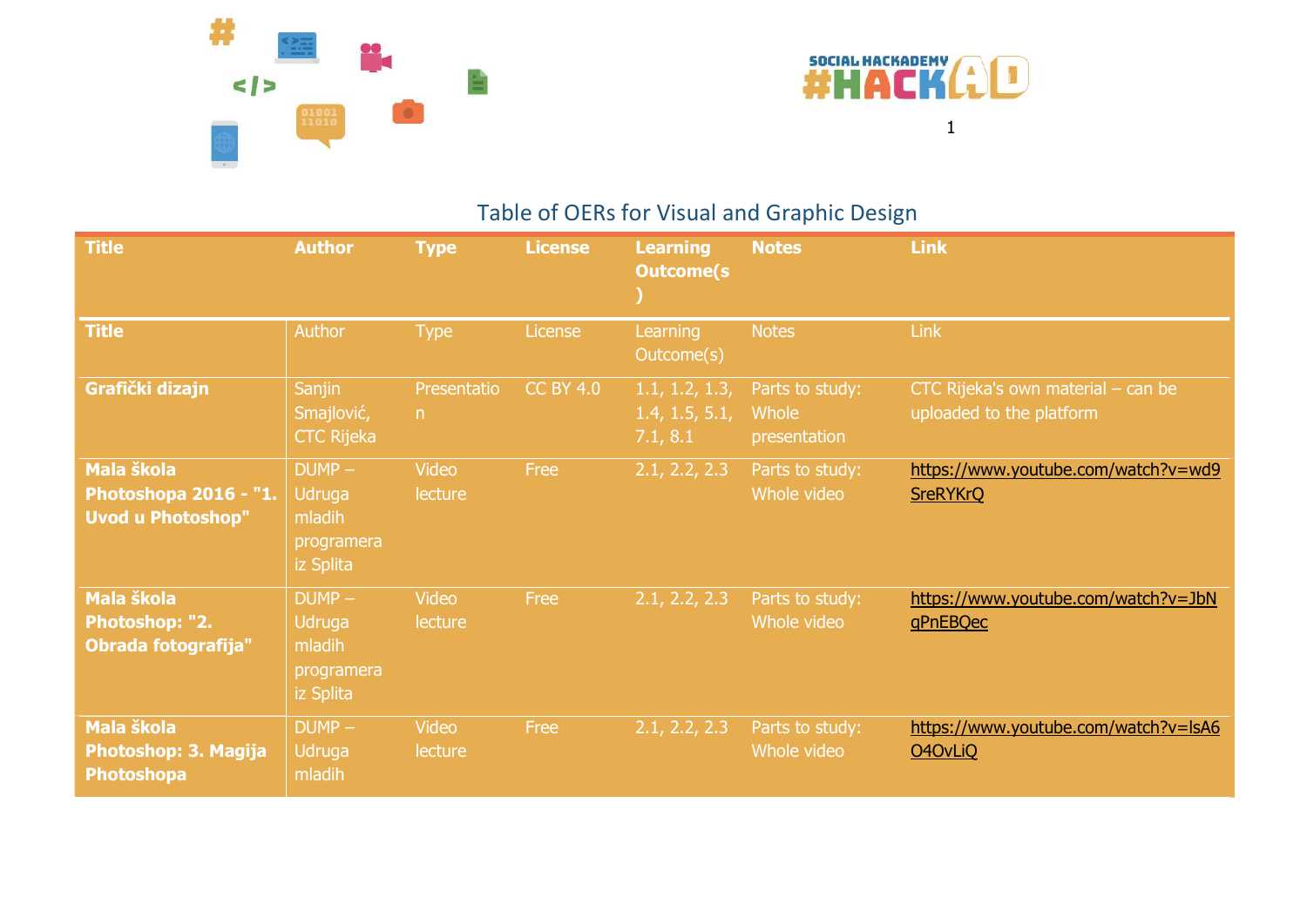



|                                                                                           | programera<br>iz Splita                                           |          |                  |                       |                                   |                                                                                      |
|-------------------------------------------------------------------------------------------|-------------------------------------------------------------------|----------|------------------|-----------------------|-----------------------------------|--------------------------------------------------------------------------------------|
| <b>GIMP ili kako</b><br>besplatno fotošopirat<br>slike                                    | $Srce -$<br>Sveučilište u<br>Zagrebu,<br><b>Dominik</b><br>Kenđel | Handbook | <b>CC BY 4.0</b> | 2.1, 2.2, 2.3         | Parts to study:<br>Whole handbook | https://www.srce.unizg.hr/files/srce/docs<br>/edu/osnovni-tecajevi/r400_polaznik.pdf |
| Psihologija boja                                                                          | Vasić Media                                                       | Video    | Free             | 3.1                   | Parts to study:<br>Whole video    | https://www.youtube.com/watch?v=3gl1<br>g80_xwQ                                      |
| <b>Komplementarni</b><br>kontrast Likovna<br>kultura                                      | Ivona Jurić                                                       | Video    | Free             | 3.1                   | Parts to study:<br>Whole video    | https://www.youtube.com/watch?v=U9b<br>r088B9xE                                      |
| <b>Inkscape tutorijal 01</b><br>- Uvod u Inkscape                                         | Skynetwox                                                         | Video    | Free             | 4.1, 4.2, 4.3         | Parts to study:<br>Whole video    | https://www.youtube.com/watch?v=c31<br><b>QQI10Gg8</b>                               |
| <b>Inkscape tutorijal 01</b><br>– Efekti sa slovima i<br>tekstom                          | Skynetwox                                                         | Video    | Free             | 4.1, 4.2, 4.3         | Parts to study:<br>Whole video    | https://www.youtube.com/watch?v=I9vn<br>czM2YnY                                      |
| <b>Inkscape tutorijal 01</b><br>- Uvoz i izvoz<br>bitmapiranih slika u<br><b>Inkscape</b> | Skynetwox                                                         | Video    | Free             | 4.1, 4.2, 4.3         | Parts to study:<br>Whole video    | https://www.youtube.com/watch?v=512<br>coMu9weA                                      |
| Canva.com - graficki<br>dizajn za svakog                                                  | eSavetnik                                                         | Video    | Free             | 2.3, 4.3, 6.1,<br>8.1 | Parts to study:<br>Whole video    | https://www.youtube.com/watch?v=xtnK<br>d59le50                                      |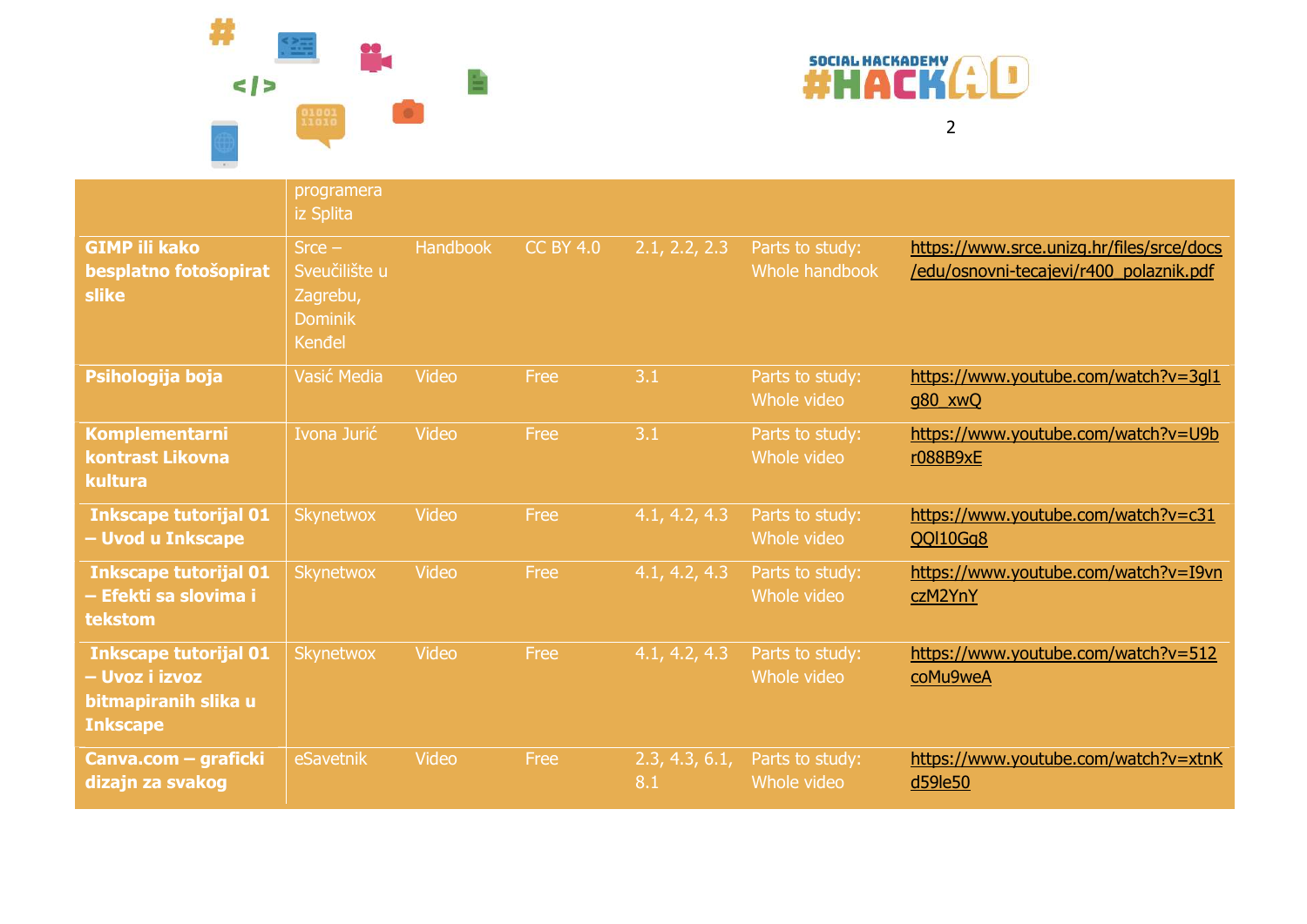



#### Što je kniga standarda i čemu služi? Nela Dunato Web article CC BY 4.0 7.1, 7.2 Parts to study: Whole article https://neladunato.com.hr/clanci/sto-jeknjiga-standarda/ Grafička priprema Škola za dizajn, grafiku i održivu gradnju - Split Handbook CC BY 4.0 8.1. Parts to study: pages  $1 - 6$  and  $10 - 46$ http://gogss.hr/wpcontent/uploads/2017/10/grafi%C4%8Dk a-tehnologija drugi razred.pdf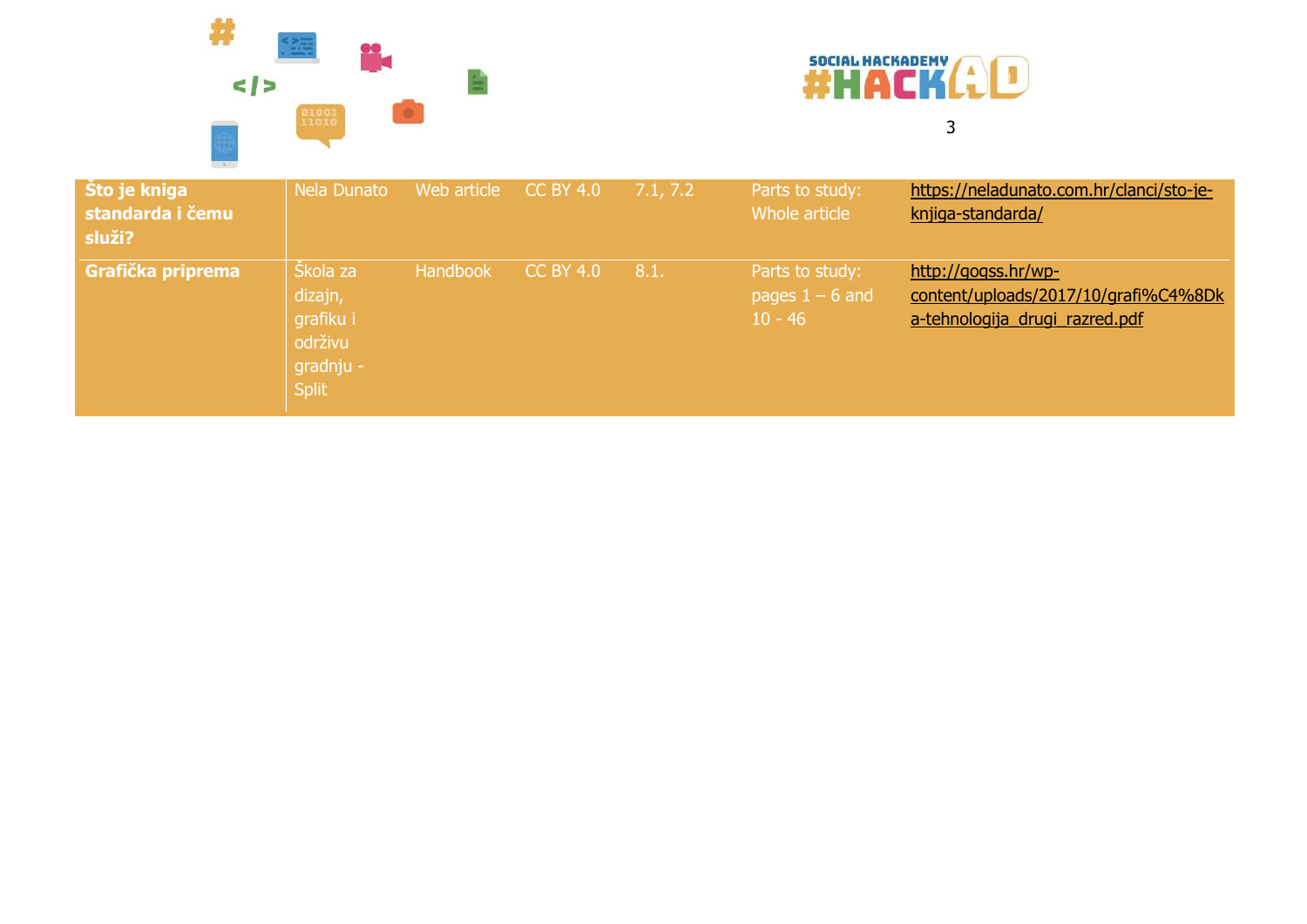



#### Table of OERs for Native Mobile App Development

Two different learning paths available – Flutter Framework by Google and MIT App Inventor by MIT

| <b>Title</b>                                             | <b>Author</b>            | <b>Type</b>    | <b>License</b> | <b>Learning</b><br><b>Outcome(s)</b> | <b>Notes</b>                                                                                                                          | <b>Link</b>                                                                                 |
|----------------------------------------------------------|--------------------------|----------------|----------------|--------------------------------------|---------------------------------------------------------------------------------------------------------------------------------------|---------------------------------------------------------------------------------------------|
| <b>Mobile Apps - Web vs.</b><br><b>Native vs. Hybrid</b> | <b>Traversy</b><br>Media | Video          | Free           | 1.1                                  | <b>Automatic Croatian</b><br>subtitles of good<br>quality available                                                                   | https://www.youtube.com/watch?v=ZikV<br>tdopsfY                                             |
| Dart 2.0 i Flutter                                       | Vidi                     | <b>Article</b> | Free           | 1.2, 1.3, 1.4,<br>1.5                | Intro to Dart and<br>Flutter (Flutter path)                                                                                           | https://www.vidi.hr/Racunala/Novosti/Da<br>rt-2.0-i-Flutter                                 |
| <b>Google Dart 2.X</b>                                   | Vidi                     | <b>Article</b> | Free           | 1.2                                  | (Flutter path)                                                                                                                        | https://www.vidi.hr/Racunala/Novosti/Go<br>ogle-Dart-2.X                                    |
| <b>Flutter</b>                                           | Google                   | <b>Tool</b>    | Free           | n/a                                  | The application<br>framework (Flutter<br>path)                                                                                        | https://flutter.dev/                                                                        |
| <b>Android Studio</b>                                    | Google                   | Tool           | Free           | n/a                                  | The IDE for app<br>creation (Flutter<br>path)                                                                                         | https://developer.android.com/studio?hl<br>$=$ es                                           |
| <b>Flutter Tutorial for</b><br><b>Beginners</b>          | The Net Ninja            | Video          | Free           | 2.1, 2.2, 2.3,<br>3.1, 3.2, 3.3      | The video playlist<br>about how to use<br><b>Flutter framework</b><br>for creating simple<br>apps. Automatic<br>Croatian subtitles of | https://www.youtube.com/watch?v=1uk<br>SR1GRtMU&list=PL4cUxeGkcC9jLYyp2Ao<br>h6hcWuxFDX6PBJ |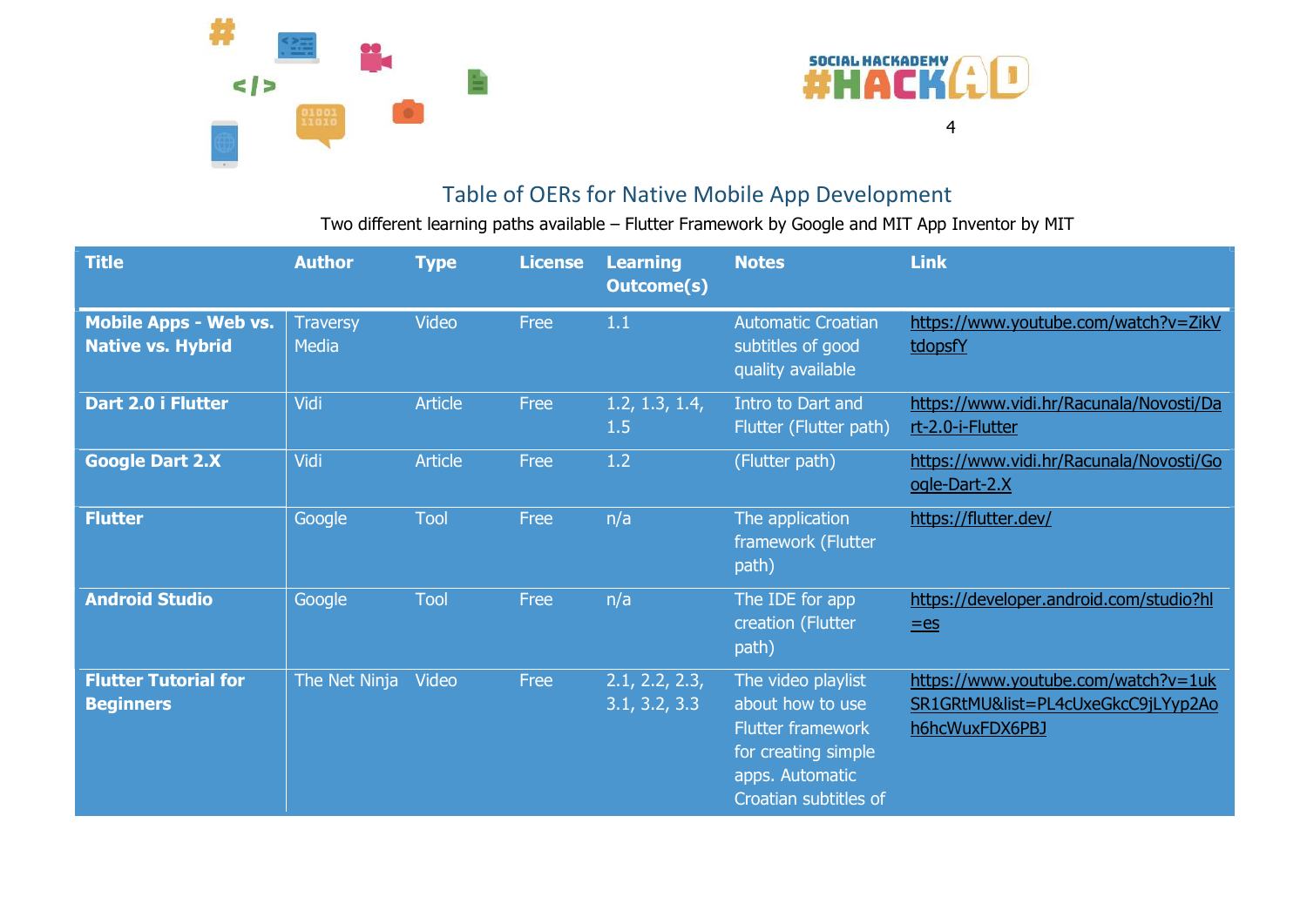



|                         |                                               |                                                               |      |                                              | good quality<br>available. (Flutter<br>path)                                                                                                               |                                                                                             |
|-------------------------|-----------------------------------------------|---------------------------------------------------------------|------|----------------------------------------------|------------------------------------------------------------------------------------------------------------------------------------------------------------|---------------------------------------------------------------------------------------------|
| <b>Flutter in Focus</b> | <b>Flutter official</b><br>Youtube<br>channel | Video                                                         | Free | 2.1, 2.2, 2.3,<br>3.1, 3.2, 3.3,<br>4.1, 4.2 | The video playlist<br>focusing on different<br>Flutter widgets.<br><b>Automatic Croatian</b><br>subtitles of good<br>quality available.<br>(Flutter path)  | https://www.youtube.com/watch?v=wgT<br>BLj7rMPM&list=PLjxrf2q8roU2HdJQDjJzO<br>eO6J3FoFLWr2 |
| <b>Flutter website</b>  | Google                                        | <b>Repository</b><br>of tutorials<br>and<br>documenta<br>tion | Free | 2.1, 2.2, 2.3,<br>3.1, 3.2, 3.3,<br>4.1, 4.2 | The complete<br>repository of<br>tutorials, examples<br>and documentation<br>for creating apps in<br>Flutter framework $-$<br>in English (Flutter<br>path) | https://flutter.dev/                                                                        |
| <b>MIT App Inventor</b> | <b>MIT</b>                                    | Tool                                                          | Free | n/a                                          | Online tool for<br>creating native<br>والمكاسم والمستحدث والمعارض ومنا                                                                                     | http://appinventor.mit.edu/                                                                 |

|                       |           |                 |      |                | mobile apps for<br>Android |                                        |
|-----------------------|-----------|-----------------|------|----------------|----------------------------|----------------------------------------|
| Prvi projekt u MIT    | Sanja     | <b>Document</b> | Free | 1.3, 1.4, 1.5, | Guide about how to         | http://skole.hr/nastavni-              |
| <b>App Inventor-u</b> | Pavlović- |                 |      | 2.1, 2.2, 2.3, | create a simple            | materijali/materijal?nm action=downloa |
|                       | Šijanović |                 |      | 3.1, 3.2, 3.3  | Android app in MIT         | d materijal&id= $1583$ &rev= $2$       |
|                       |           |                 |      |                |                            |                                        |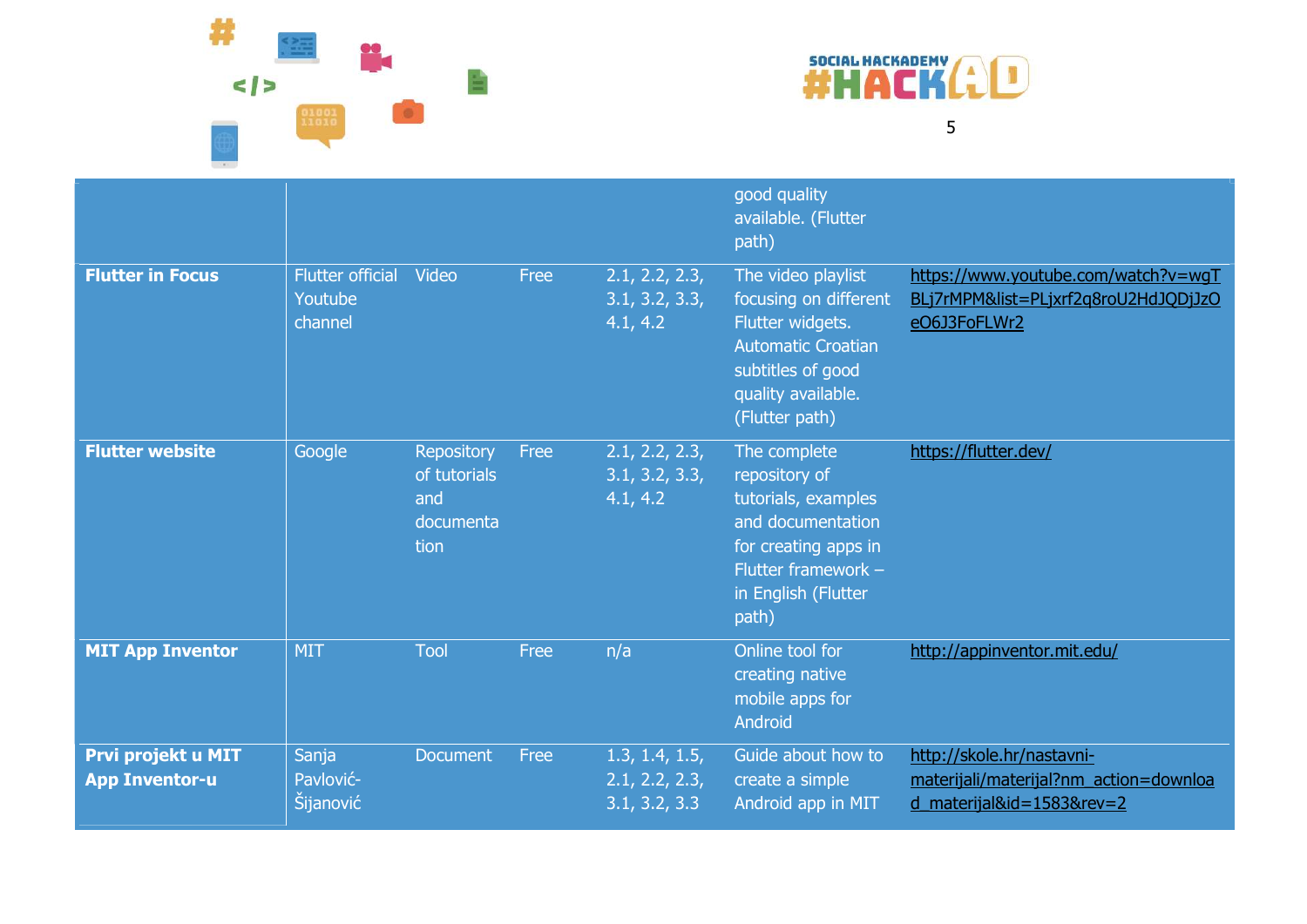



|                                                                          |                                                |                   |      |                                                   | App Inventor (MIT<br>App Inventor path)                                                                                                                                     |                                                                                      |
|--------------------------------------------------------------------------|------------------------------------------------|-------------------|------|---------------------------------------------------|-----------------------------------------------------------------------------------------------------------------------------------------------------------------------------|--------------------------------------------------------------------------------------|
| <b>Izrada Android</b><br>aplikacije koristeći<br><b>MIT App Inventor</b> | Programiranj<br>e za web<br>Youtube<br>channel | Video             | Free | 1.3, 1.4, 1.5,<br>2.1, 2.2, 2.3,<br>3.1, 3.2, 3.3 | Guide about how to<br>create a simple<br>Android app in MIT<br>App Inventor (MIT<br>App Inventor path)                                                                      | https://www.youtube.com/watch?v=G_K<br>VdQ68gcE                                      |
| <b>Android projekti</b>                                                  | Marino Čikeš                                   | Web<br>repository | Free | 1.3, 1.4, 1.5,<br>2.1, 2.2, 2.3,<br>3.1, 3.2, 3.3 | Repository of step-<br>by-step guides about<br>how to create<br>different Android<br>projects (MIT App<br>Inventor path)                                                    | https://cikesgroup.wordpress.com/androi<br>d/                                        |
| <b>Add web API access</b><br>to MIT App Inventor2<br>apps                | <b>RMT GTT</b>                                 | Video             | Free | 4.1, 4.2                                          | Video about<br>including external<br>data sources to<br>Android apps.<br><b>Automatic Croatian</b><br>subtitles of good<br>quality available.<br>(MIT App Inventor<br>path) | https://www.youtube.com/watch?time_c<br>ontinue=6&v=GVv00IP1x7Y&feature=em<br>b logo |
| <b>MIT App Inventor</b><br><b>official</b><br>documentation              | <b>MIT</b>                                     | Web<br>repository | Free | all                                               | The complete<br>repository of<br>tutorials, examples                                                                                                                        | http://appinventor.mit.edu/explore/librar<br>$\mathbf{Y}$                            |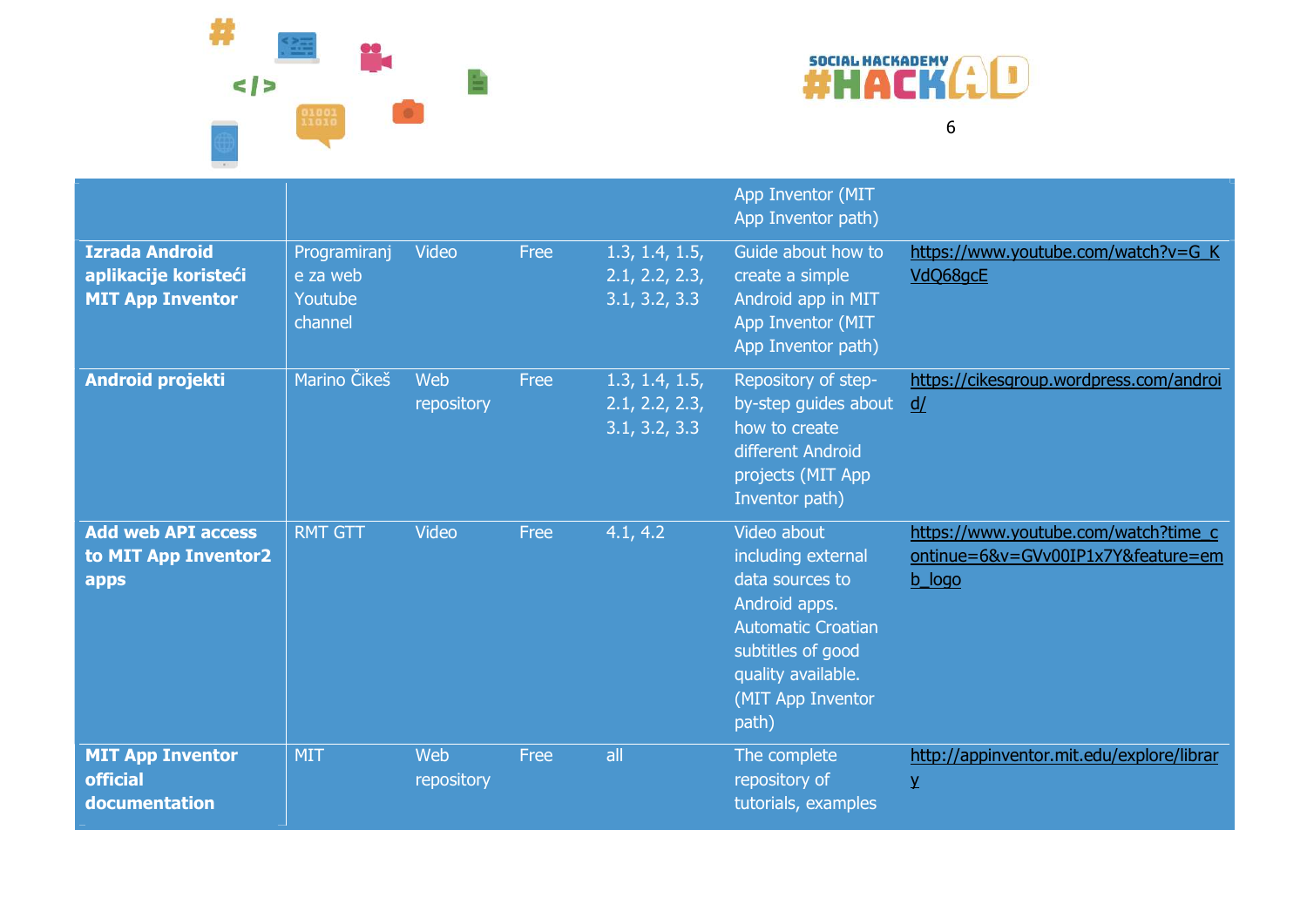



and documentation for creating apps in MIT App Inventor – in English (MIT App Inventor path)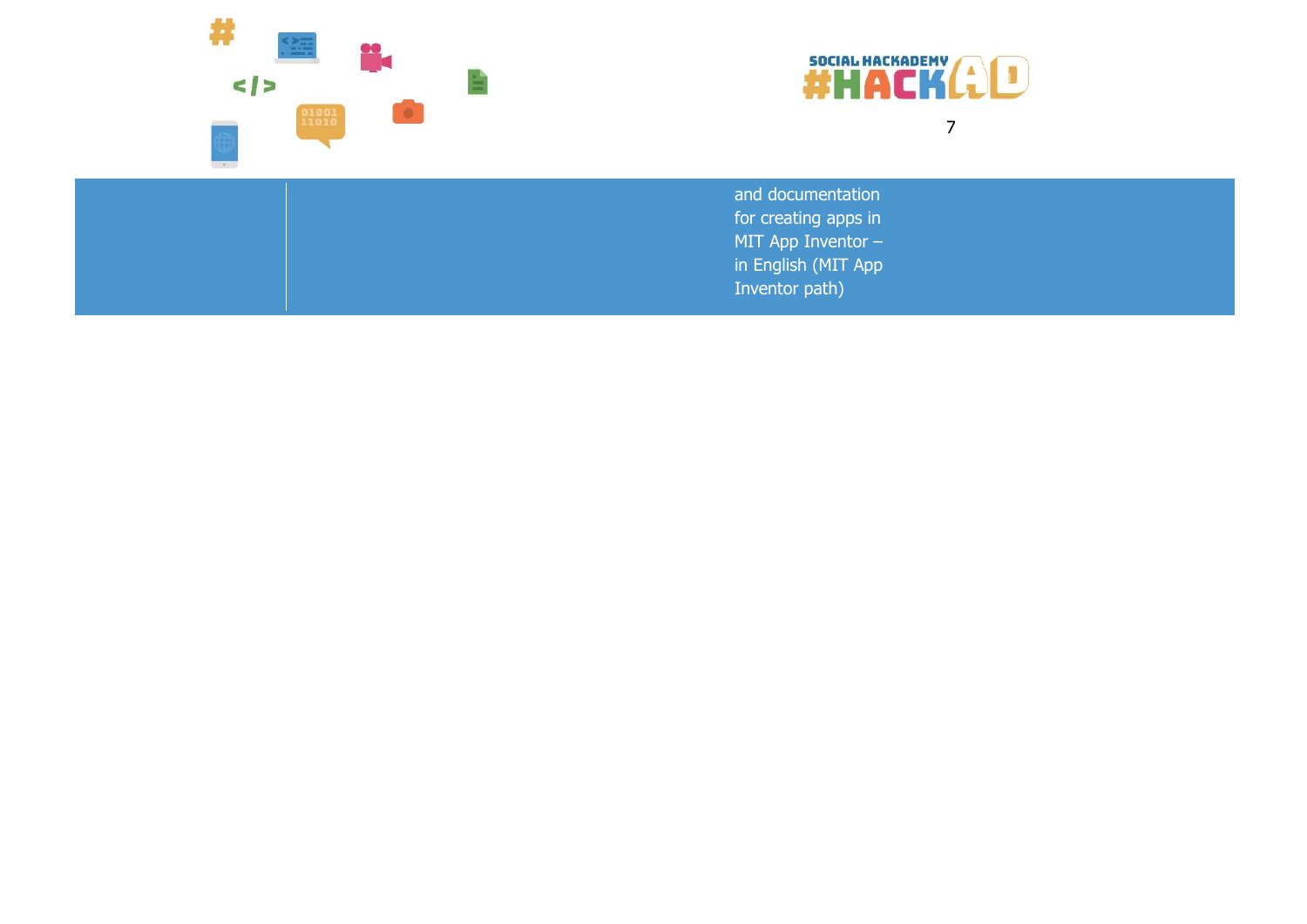



## Table of OERs for Web Design

| <b>Title</b>                                                                        | <b>Author</b>                           | <b>Type</b>     | <b>License</b> | <b>Learning</b><br><b>Outcome(s)</b> | <b>Notes</b>                                                        | <b>Link</b>                                                                                                 |
|-------------------------------------------------------------------------------------|-----------------------------------------|-----------------|----------------|--------------------------------------|---------------------------------------------------------------------|-------------------------------------------------------------------------------------------------------------|
| <b>The Internet: Crash</b><br><b>Course Computer</b><br>Science #29                 | <b>Crash Course</b>                     | Video           | Free           | 1.1                                  | <b>Automatic Croatian</b><br>subtitles of good quality<br>available | https://www.youtube.com/watch?v<br>$=$ AEaKrg3SpW8                                                          |
| <b>HTML, CSS, JavaScript</b><br><b>Explained [in 4</b><br>minutes for<br>beginners] | Danielle Thé                            | Video           | Free           | 1.2                                  | <b>Automatic Croatian</b><br>subtitles of good quality<br>available | https://www.youtube.com/watch?v<br>$=$ gT0Lh1eYk78                                                          |
| <b>Web Dizajneri:</b><br>Zavrnite rukave i<br>skicirajte!                           | <b>Envato Tuts</b><br>(Maja Petek)      | <b>Article</b>  | Free           | 1.3                                  | Article about the design<br>creation process                        | https://webdesign.tutsplus.com/hr/<br>articles/web-designers-roll-up-your-<br>sleeves-and-sketch--cms-25737 |
| UI/UX design process                                                                | IT zajednica<br>Rijeka (Matea<br>Tomić) | Video           | Free           | 1.3                                  | Seminar about the UI/UX<br>design process                           | https://www.facebook.com/178175<br>7597/videos/pcb.68763686177604<br>8/10213145973922249/                   |
| Izrazi i pojmovi u web<br>dizajnu                                                   | <b>Kroativ</b>                          | Web<br>resource | Free           | 2.1                                  | Learning the web design<br>lingo                                    | http://www.kroativ.net/web-<br>dizajn/izrazi-i-pojmovi-u-web-<br>dizajnu/                                   |
| <b>Adobe XD Tutorial for</b><br><b>Beginners</b>                                    | <b>Graph Desk</b>                       | Video           | Free           | 2.2, 2.3                             | <b>Automatic Croatian</b><br>subtitles of good quality<br>available | https://www.youtube.com/watch?v<br>$=$ UIno2VAB5ss                                                          |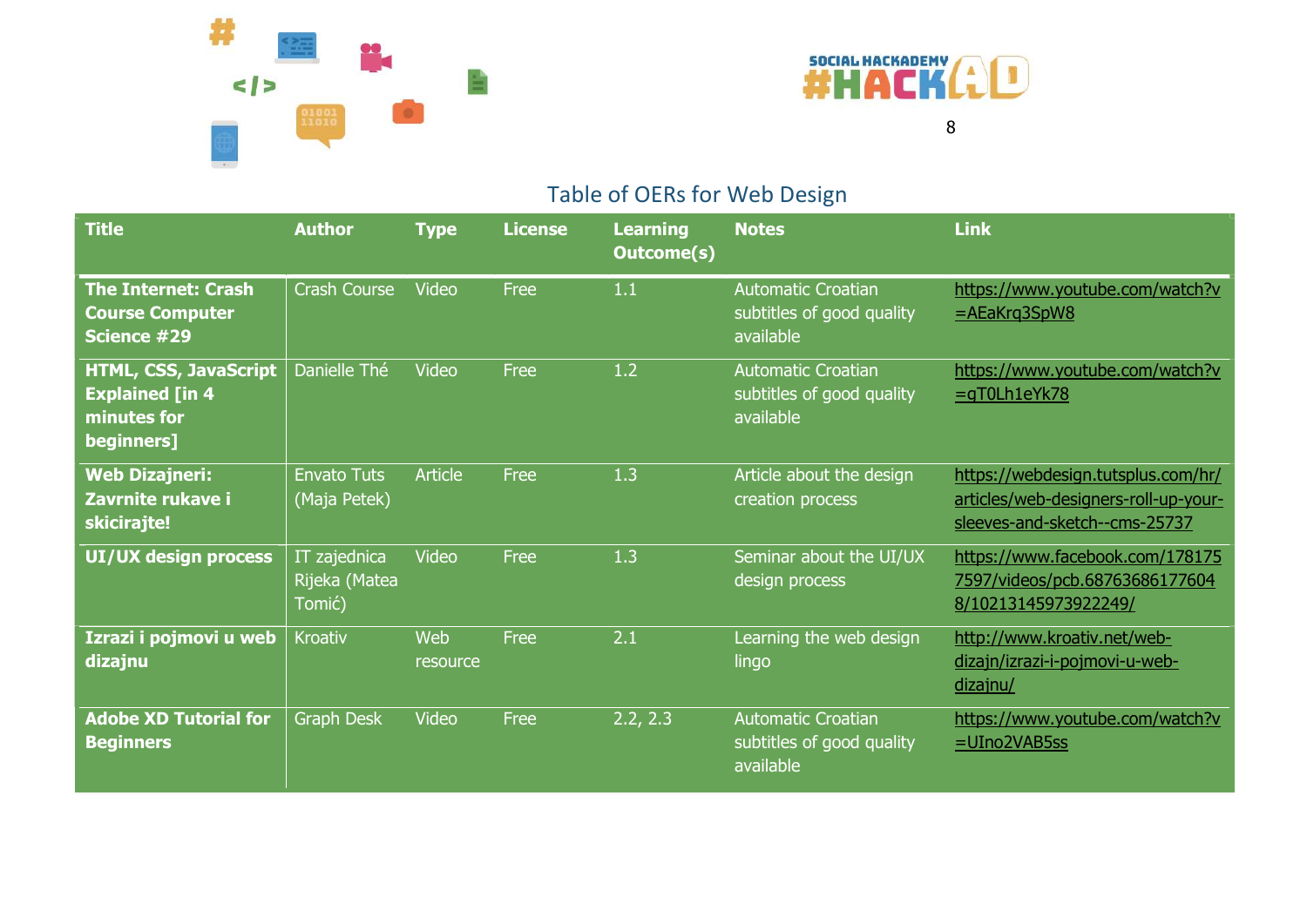



| Izrada skica poslovnih<br>sustava                                                             | University of<br><b>Osijek</b>  | Presentat<br>ion/PDF | Free | 2.4                             | Short tutorial about how<br>to create website mockups                         | http://www.efos.unios.hr/oblikovan<br>je-implementacija-is/wp-<br>content/uploads/sites/219/2013/04<br>/OIIS-Poglavlje-7.pdf |
|-----------------------------------------------------------------------------------------------|---------------------------------|----------------------|------|---------------------------------|-------------------------------------------------------------------------------|------------------------------------------------------------------------------------------------------------------------------|
| <b>Wireframe.cc</b>                                                                           | Wireframe.cc                    | Online<br>tool       | Free | 2.2, 2.3                        | Tool to design mockups                                                        | https://wireframe.cc/                                                                                                        |
| <b>Adobe XD</b>                                                                               | Adobe                           | Tool                 | Free | 2.2, 2.3                        | Tool to design mockups                                                        | https://creative.adobe.com/product<br>s/download/xd?promoid=B8NR3RT<br>1&mv=other                                            |
| <b>Kako instalirati</b><br>lokalni server<br>(localhost) i<br><b>Wordpress na</b><br>računalo | <b>WP</b><br>Developeri         | Video                | Free | 3.1, 4.1                        | Tutorial about how to<br>install local server and<br><b>Wordpress</b>         | https://www.youtube.com/watch?v<br>$=$ Ks-hpYO-6P0                                                                           |
| <b>WordPress</b><br>Administracija                                                            | Gledaj i Uči                    | Video<br>playlist    | Free | 4.1, 4.2, 4.3,<br>4.4, 4.5, 4.6 | Comprehensive video<br>playlist about how to<br>create a Wordpress<br>website | https://www.youtube.com/playlist?l<br>ist=PLB2VhTVJn7Ui7VnUJCV9ajsu<br><b>JUHM1cGk</b>                                       |
| <b>Kako do besplatne</b><br>domene i hostinga                                                 | <b>DarkNova</b>                 | Video                | Free | 5.1                             | Video about how to get a<br>free hosting and domain                           | https://www.youtube.com/watch?v<br>$=$ s7ba OGICrs                                                                           |
| <b>Web Hosting &amp; CPanel</b><br><b>Guide - How To Easily</b><br><b>Upload Your Website</b> | <b>Traversy</b><br><b>Media</b> | Video                | Free | 5.2                             | <b>Automatic Croatian</b><br>subtitles of good quality<br>available           | https://www.youtube.com/watch?v<br>$=$ UN7S4zd8h-k                                                                           |